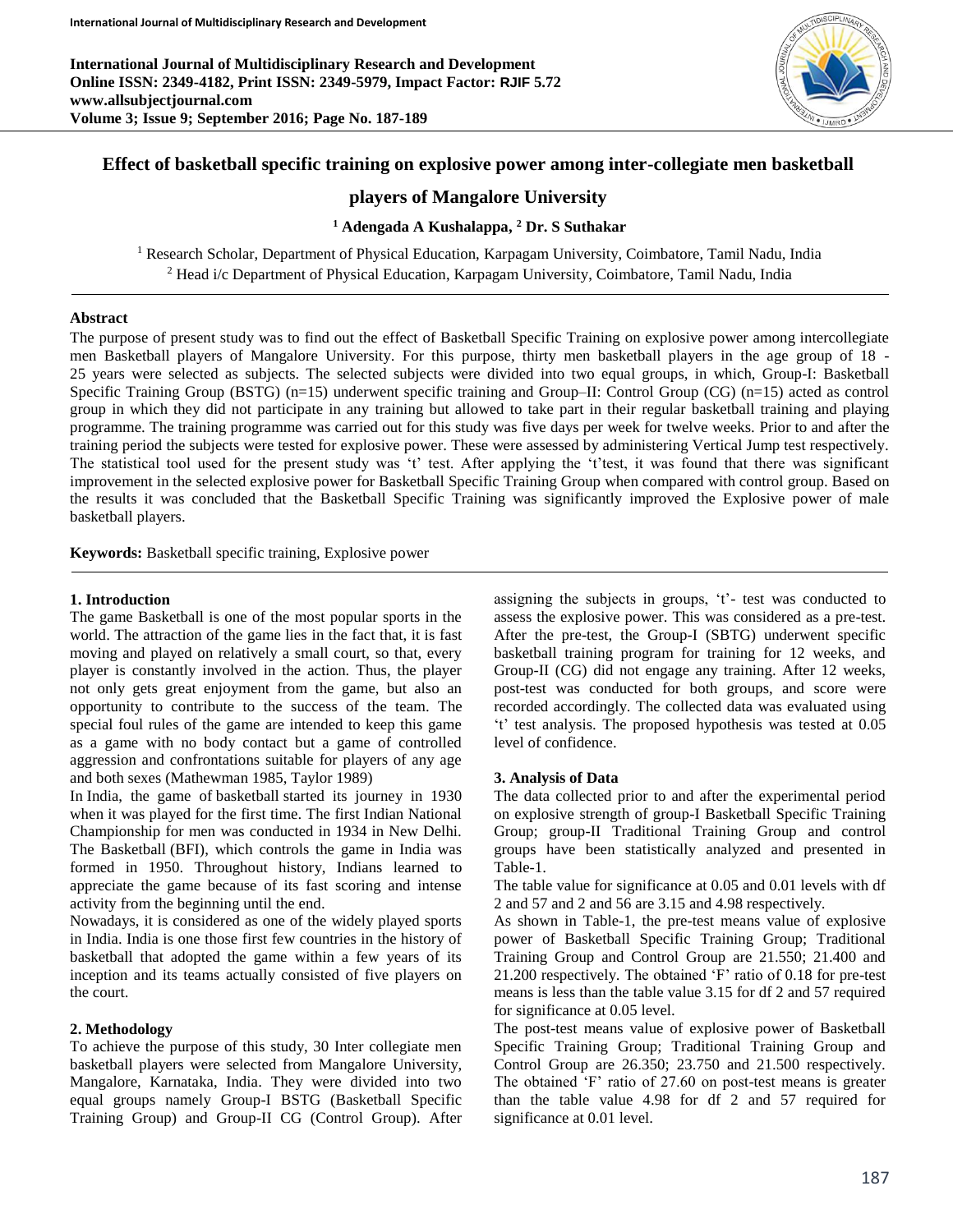| Table 1: ANCOVA for the pre-test and post-test data on explosive power (Inch) of Basketball Specific Training Group (BSTG); Traditional |  |
|-----------------------------------------------------------------------------------------------------------------------------------------|--|
| Training Group (TTG) and Control Group (CG).                                                                                            |  |

|                         |      | <b>BSTG</b> | <b>TTG</b> | $_{\rm CG}$ | <b>Source of variance</b> | df | Sum of square | Means square | 'F' ratio |
|-------------------------|------|-------------|------------|-------------|---------------------------|----|---------------|--------------|-----------|
| Pre-test                | Mean | 21.550      | 21.400     | 21.200      |                           |    | 1.233         | 0.617        | 0.18      |
|                         | S.D. | .877        | 1.875      | .735        | W                         | 57 | 190.950       | 3.350        |           |
| Post-test               | Mean | 26.350      | 23.750     | 21.500      |                           |    | 235.633       | 117.817      | 27.60     |
|                         | S.D. | 2.033       | 2.099      | 2.064       | W                         | 57 | 243.300       | 4.268        |           |
|                         |      | 26.269      | 23.742     | 21.589      |                           |    | 218.037       | 109.019      | 30.85     |
| Adjusted Post-test mean |      |             |            |             | W                         | 56 | 197.859       | 3.533        |           |

**Note:** B- Between Groups; W- Within Groups; S.D.– Standard Deviation

Table value at  $0.05$ (df-2, 57) =3.15; at  $0.01$ (df-2, 57) =4.98

Table value at 0.05(df-2, 56) =3.15; at 0.01(df-2, 56) =4.98

\*\*Significant at 0.01 level; \*Significant at 0.05 level; NSNot Significant

The adjusted post-test means value of explosive power of Basketball Specific Training Group; Traditional Training Group and Control Group are 26.269; 23.742 and 21.589 respectively. The obtained 'F' ratio of 30.85 for adjusted posttest means is higher than the table value 4.98 for df 2 and 56 for significance at 0.01 level.

The results of the study on explosive power indicate that there is a significance difference among the Basketball Specific Training Group; Traditional Training Group and Control Groups. To determine which of the paired means had a significant difference. LSD post-hoc test was applied and the results are presented on the Table-2.

**Table 2:** LSD Test for the differences between the adjusted post-test paired means of explosive power.

| <b>Adjusted post-test mean</b> |            |             |          |                                       |  |  |  |  |  |  |
|--------------------------------|------------|-------------|----------|---------------------------------------|--|--|--|--|--|--|
| <b>BSTG</b>                    | <b>TTG</b> | $_{\rm CG}$ |          | Mean difference   Confidence interval |  |  |  |  |  |  |
| 26.269                         | 23.742     |             | $2.527*$ |                                       |  |  |  |  |  |  |
|                                | 23.742     | 21.589      | $2.153*$ |                                       |  |  |  |  |  |  |
| 26.269                         |            | 21.589      | 680*     |                                       |  |  |  |  |  |  |

\*Significant at 0.05 of confidence.

The table-2 shows that the adjusted post-test means difference on explosive power between Basketball Specific Training Group (BSTG); and Traditional Training Group (TTG) is 2.527; Traditional Training Group (TTG) and Control Group (CG) is 2.153 & Basketball Specific Training Group (BSTG); and Control Group (CG) is 4.680 which are higher than the confidence interval value of 0.195 at 0.05 level of confidence It may be concluded from the results that there is significant difference on explosive power between Basketball Specific Training Group; and Traditional Training Group (TTG); Traditional Training Group (TTG) and Control Group (CG) & Basketball Specific Training Group (BSTG); and Control Group (CG).

The comparison of pre, post and adjusted post-test mean values on explosive power between Basketball Specific Training Group; Traditional Training Group and Control Group are graphically depicted in Fig.1.



**Fig 1:** Bar Diagram of Pre, Post and Adjusted Post-test Means on Explosive power between Basketball Specific Training Group; Traditional Training Group and Control Group.